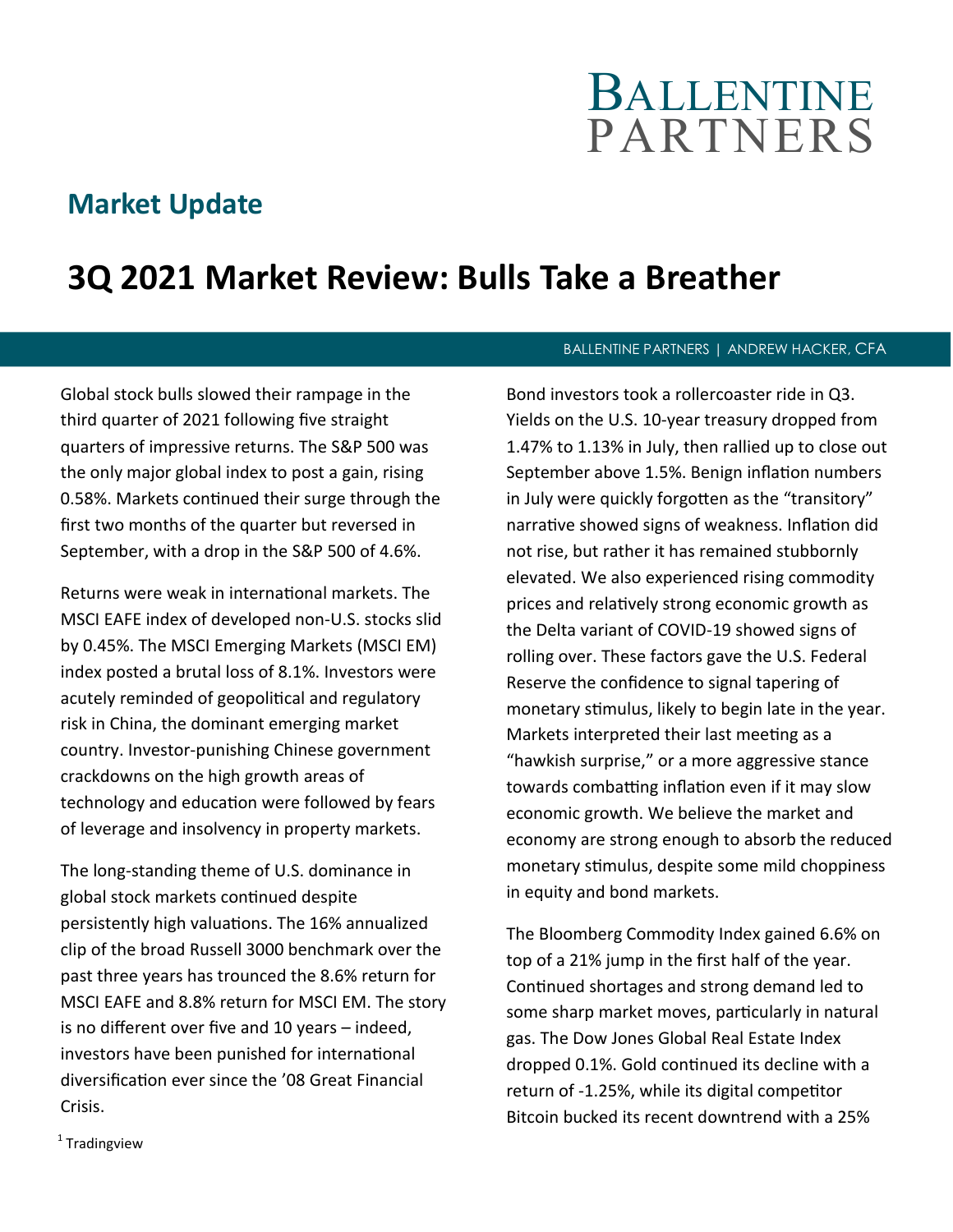gain.<sup>2</sup> While many question Bitcoin's merits as an inflation hedge, it appears to be functioning better in that respect than gold.

#### **Outlook & Strategy**

The overall economic environment is that of slowing growth and less accommodative fiscal and monetary policy. There is a lot of uncertainty in the markets around inflation, supply chain issues, and dysfunction in Washington, D.C. We expect most of these concerns to work themselves out over the coming quarters and see a good case to be made for higher equity prices by the end of next year. Relatively high GDP and earnings growth, albeit at lower rates than last year, should be a boon for investors. Strong productivity growth from technological innovation has buoyed corporate profit margins, which should help offset cost pressures from a tight labor market.

An interesting historical comparison to the current environment can be seen in late 2018, when the "sugar high" from the 2017 corporate tax cuts was fading. The U.S. Federal Reserve was raising interest rates aggressively while global growth was facing headwinds from the U.S.-China trade war. Stock markets faced a very difficult fourth quarter. Fed Chairman Jerome Powell's comment in December 2018 that interest rates were "a long way from neutral" was the straw that broke the market's back. We do not expect aggressive monetary tightening this time around. The Fed has changed its inflation-targeting process to tolerate above-average inflation following periods when it has been muted. We just experienced a long period of very low inflation, and thus, the Fed is taking a less combative approach to rising prices. Yet, withdrawal of stimulative economic policies often comes with market "tantrums."

From an economic growth perspective, we are experiencing a positive impulse from economic "reopening" or "return to normal activities." But on the other side of the coin is a tight job market, less fiscal spending, and (slowly) tightening financial conditions. Last week Goldman Sachs reduced their forecast for third-quarter U.S. GDP growth from 5.5% to 4.5%.<sup>3</sup> A little over a month ago, they were predicting 8.5% growth. We expect a steady decline in growth towards the long-term U.S. trend growth rate of about 2%.

The direction of inflation will be crucial for markets. Offsetting the potential for sustained higher inflation are the significant efficiency gains from large U.S. corporations over the last two years and relatively high personal income from a strong job market.

Interest rates rose in Q3 but remain undeniably low relative to 5.9% consensus estimates for the annualized change in the Consumer Price Index. $4$ Investors remain willing to pay up for bonds for several reasons. Inflation data does reflect declining price gains on a quarter-over-quarter basis. The Fed's willingness to fight inflation via reduced bond purchases followed by rate hikes gives investors comfort that prices are under control. Finally, the long-term deflationary forces of demographics and technology, which sent rates lower for the past several decades, remain strong. Investors must always remember that technology is a powerful deflationary force.

We view the stock market pullback of recent months as more of a "consolidation" than a correction. Investors remain worried about inflation but have also keyed in on solvency concerns in Chinese property markets and tightness in energy markets in Europe. Markets often find a way to climb such "walls of worry" as the strong underlying fundamentals of the U.S. consumer and economy

<sup>2</sup> Tradingview

4 FactSet

<sup>&</sup>lt;sup>3</sup> Goldman Sachs Global Investment Research